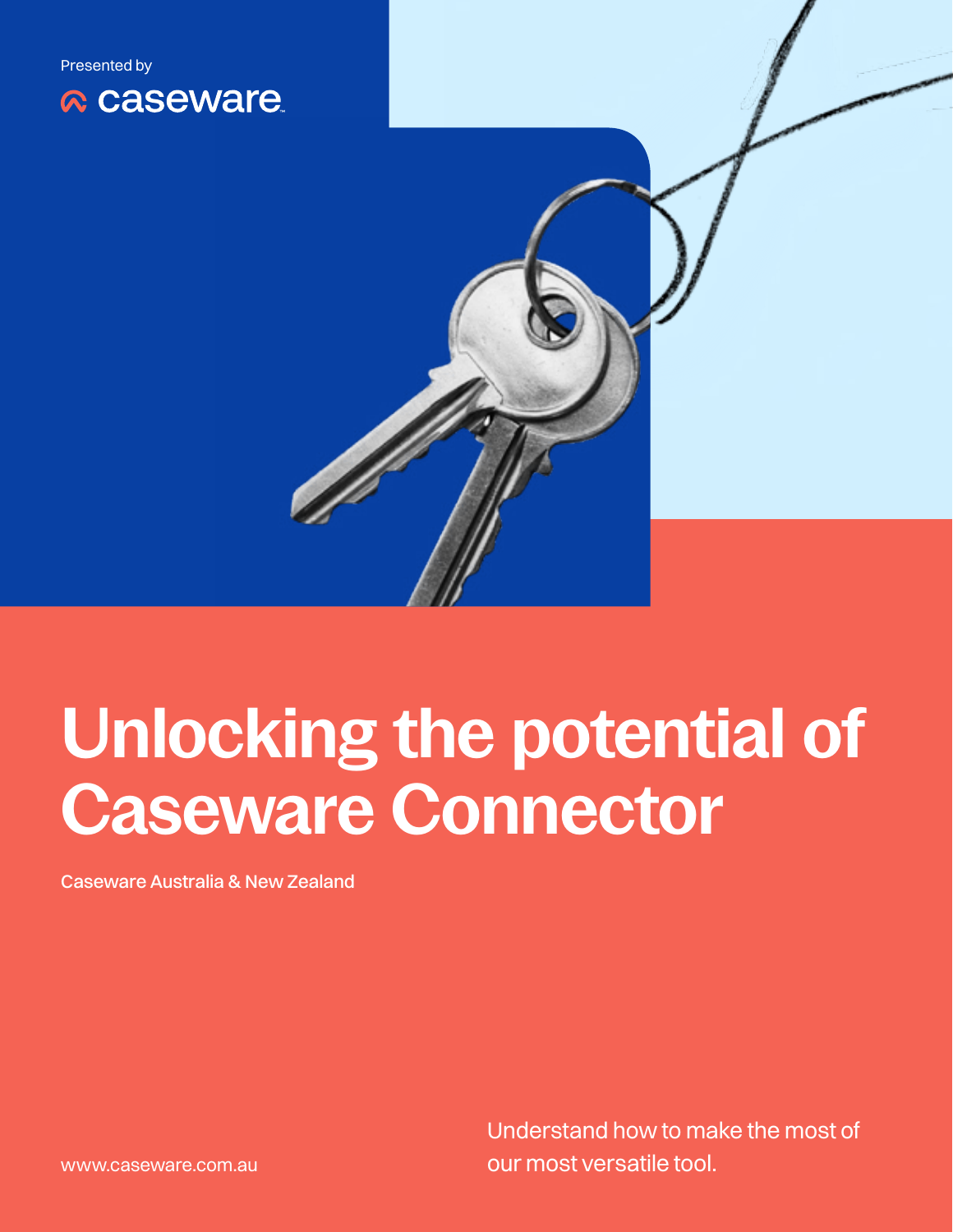# **What is Caseware Connector?**

# **Overview**

Connector is an add-in for Microsoft® Word and Microsoft® Excel® that enables you to link data between Working Papers and Microsoft® documents.

The Connector Add-in appears as its own toolbar in Microsoft® Word and Microsoft® Excel®. Using Connector's linkage dialogue, you can easily retrieve a variety of Working Papers data. You can create generic documents that can be copied over multiple client files for financial statements, lead sheet schedules, and other custom documents. Additionally, you can create references that open to specific parts of your Working Papers file, such as line items on adjusting entries, reports and automatic documents.

- 1. **Working Papers:** Connector enables you to link information such as engagement properties, balances and adjusting entries from you client file. Using Connector functions, you can create links that access the Working Papers database. You can also use the Linkage dialogue to generate appropriate links for your document.
- 2. **Linkage protocols:** Linkage protocols determine how Connector establishes the connection to Working Papers. Generally Microsoft® Word documents use the Dynamic Data Exchange (DDE) protocol and Excel® documents use the User Defined Fucntion (UDF) protocol. Both linkage protocols are supported with Connector to provide the best coverage and functionality available with Microsoft® add-ins.
- 3. **Connecting:** Connector automatically attempts to establish a connection to the Working Papers database. However, there are certain factors that must be taken into account when using Connector. These factors are dependent on the linkage protocol in use, where the document is saved relative to the Working Papers client file, and which file is currently open in Working Papers.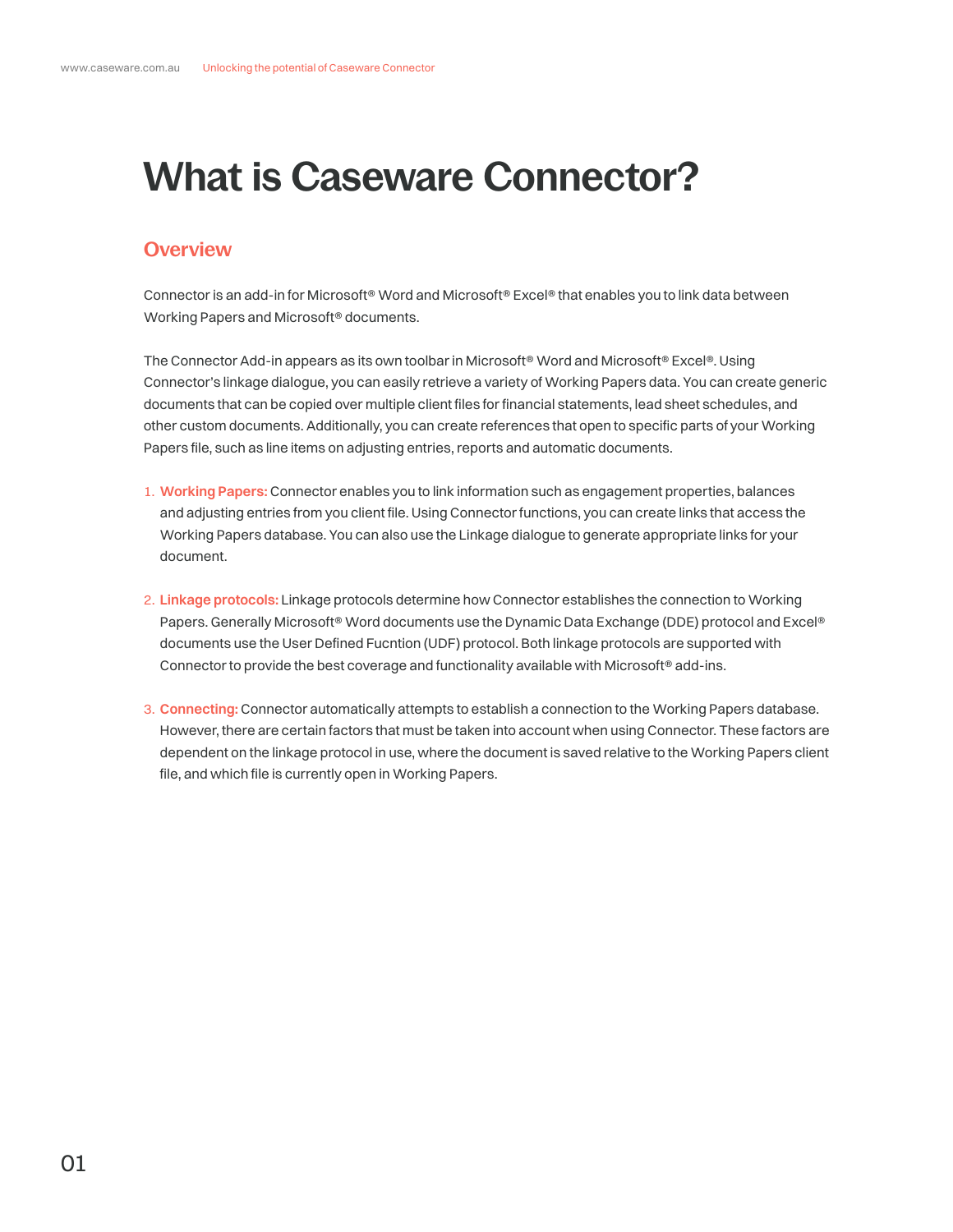# **Getting the most out of Connector**

# **How can you use Connector?**

# **Creating a simple Connector Excel Working Papers**

Within minutes of watching the Caseware Connector Getting Started videos, build simple automated Excel® Working Papers and link up Word documents to Caseware engagement data.

Utilise Connector in Excel® and Word for:

- Audit Working Papers
- Financial Statement Working Papers
- Tax Working Papers
- Accounting Working
- Reconciliation Working Papers
- Engagement Letters
- Custom Lead Sheets
- Structured Clean Data Reporting

#### **Preparing clean data for reuse**

Connector is great in preparing clean data for reuse elsewhere, e.g. separating preliminary balances from engagement adjustments and presenting a final reporting balance by accounts.

Utilise Connector in Excel® for:

- Structured data for export purposes
- Validation
- Comparison

### **Bulk linking cells by parametising Connector formula**

Bulk linking cells by parametising Connector formula is a quick way to leverage Excel® cell referencing within Connector formula to get the benefit of bulk drag and drop and automation across many rows and columns in one quick sweep.

Utilise Connector in Excel® for:

- Management accounts
- Consolidation Working Papers
- Consolidation Matrix (eliminating journals reconciliation)
- Cash Flow Worksheets

# **Build in validation and balance checks in Excel® Working Papers**

Use Connector to build in validation and balance checks in Excel® Working Papers by comparing Lead Sheet totals or Reporting (Mapping) line totals to the total of a list of account balances.

Utilise Connector in Excel® to confirm:

- All accounts are mapped
- All movements are accounted for
- Totals tie back to the Trial Balance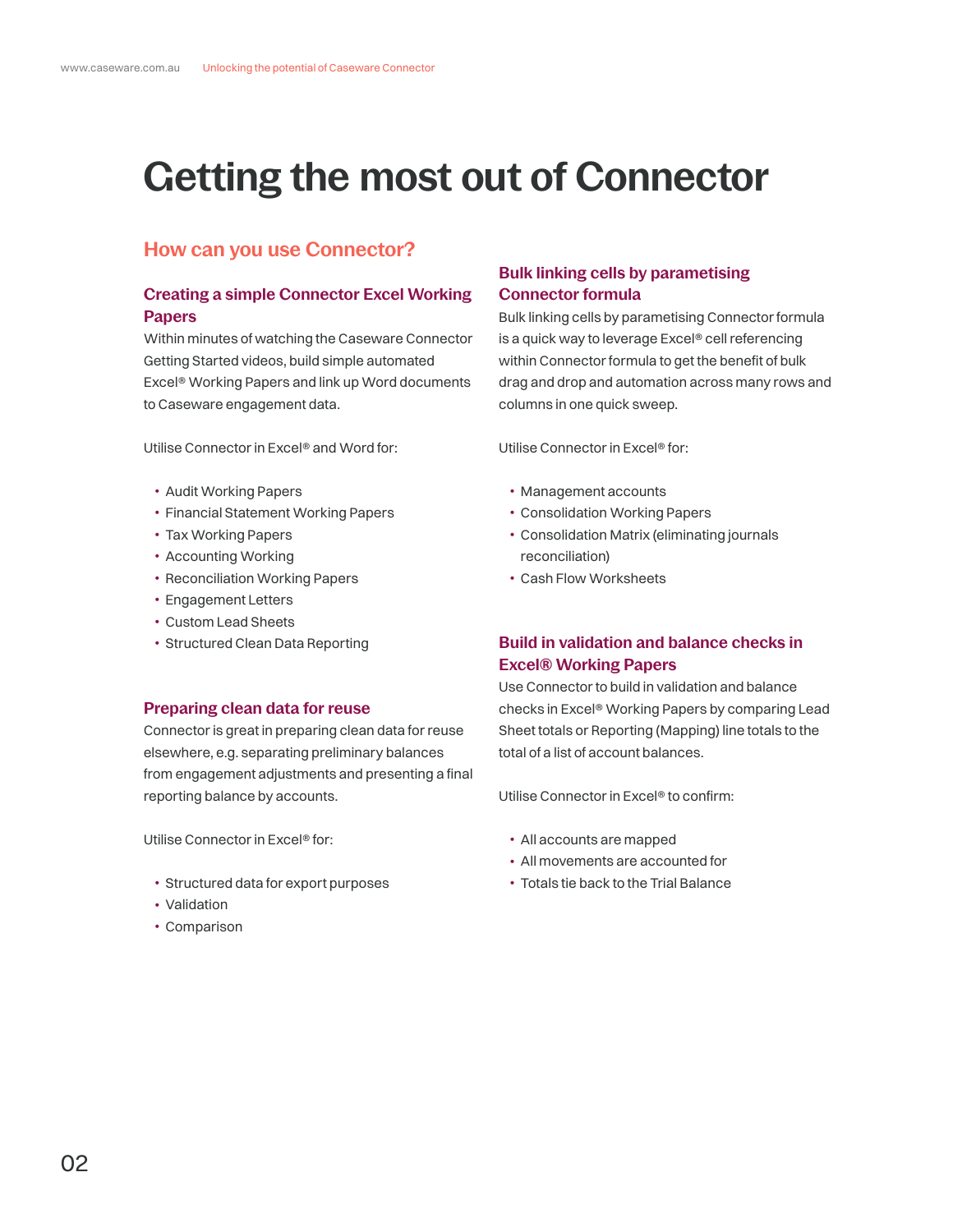# **How can you use Connector?**

#### **Drilling down to detailed balances**

Use the drilling down functionality within Excel® or Word connector to view the account details of any balance. Why do this any other way when it's quick and easy?

Utilise Connector in Excel® and Word for:

- Analysing all the balance presented in Connected Excel® Working Papers or Word documents
- Scrutinise a value
- Get visibility of the details

### **Improving navigation in your engagement working papers**

Improving the navigation in engagement working papers by creating built in hyperlinksbetween all engagement documents, making navigation easier.

Utilise Connector in Excel® and Word for:

- Document referencing
- Document hyperlinking
- Fast tracking engagement navigation

#### **Presenting document sign offs and dates**

Link up document sign offs and related dates to the headers of Word documents and Excel® working papers and present who prepared and reviewed the working paper and on which date it was signed off. These will print PDF as well.

Utilise Connector in Excel® and Word to:

- Automate letter content
- Track document sign offs and dates
- Track who worked on which document
- Improve visibility of preparer and reviews on bulk printing

#### **Automating Word documents**

Similar to mailer merger Connector can be used on all your Word engagement documents to auto populate templates specific to each engagement.

Utilise Connector in Word to automate:

- Letters, reports and memos
- Addresses
- Numbers in text paragraphs

### **Distributing a Connected template across the firm**

Embed Caseware Connected linked Excel® and Word documents into the firm's template and get the benefit across all engagements. Link once and use repeatedly.

Utilise Connector in Excel® and Word for:

- Automating the firms IP (Working Papers)
- Working Paper consistency

#### **Linking to User Defined fields**

Utilised for additional addresses or anything else.

#### **More advanced uses**

- Documents with [Materiality](https://documentation.caseware.com/2021/CaseView/en/Content/Setup/Document-management/Create-a-materiality-document.htm?Highlight=materiality) content
- Sample size calculator
- Custom Lead sheets
- Ratio calculations
- Trend analysis documents
- Analytical review
- Graphical presentation
- Div7A Working Papers, calculating Opening balances and all the minimum loan repayments required each year, pick up the journal movements to make sure that noting has been missed in the working papers.
- Management Letters
- Closing report for the board of directors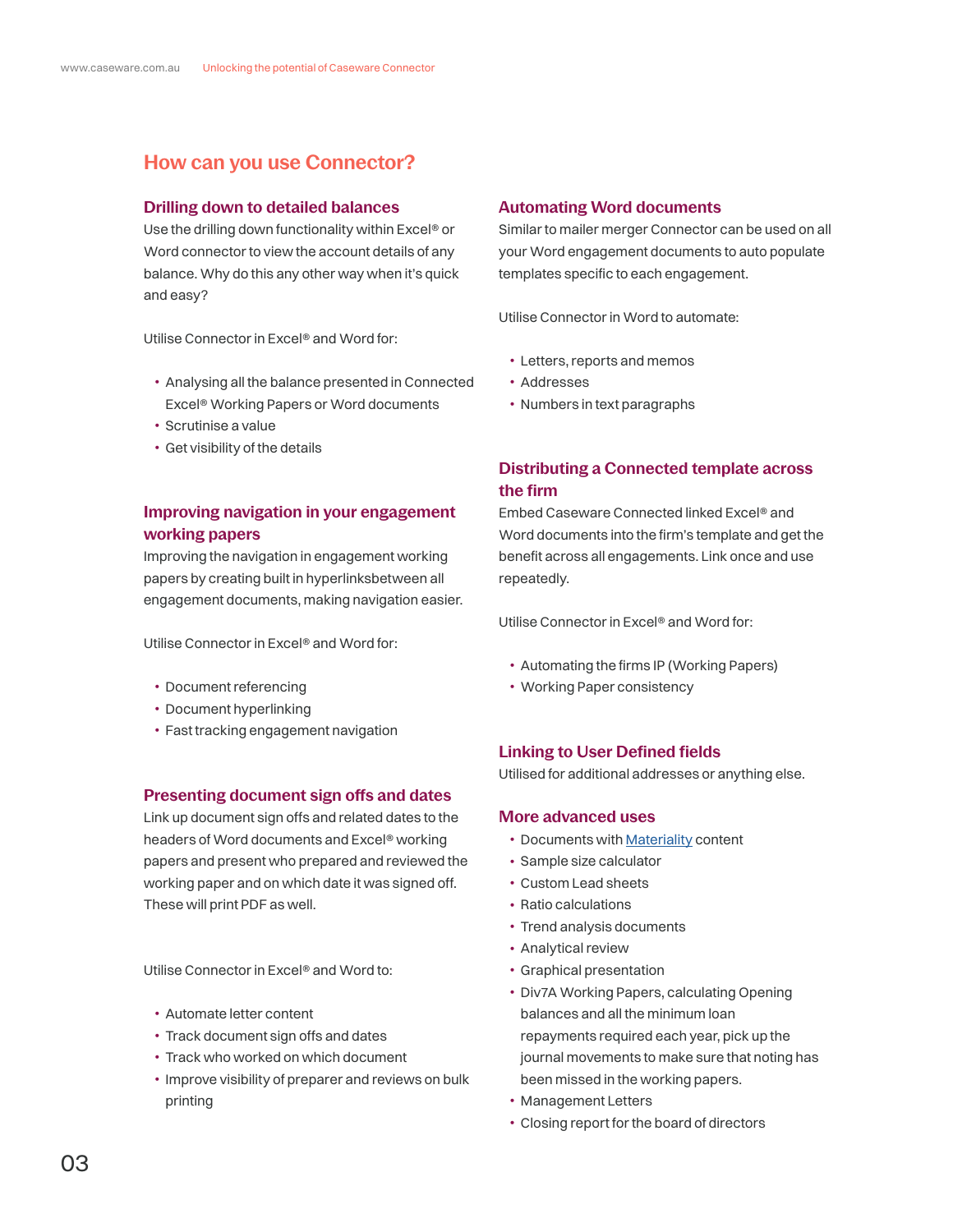# **20 Principles to adopt for use in Caseware Connector**

This guide provides you with some points to consider when designing your workpapers using Caseware Connector so as to reduce calculation risk, increase accuracy and increase confidence in your firm's IP embedded in spreadsheets and documents.

- 1.**Purpose:** Define the purpose of the Working Paper in your engagement, design the Working Paper accordingly.
- 2.**Standardise:** Adopt a Working Paper design standard for your firm's engagements and formalise.
- 3.**Involve:** Ensure all roleplayers involved in the creation and usage of the Working Papers have an appropriate level of knowledge and competency.
- 4.**Collaborate:** Work collaboratively in designing the Working Papers, share ownership with the users, ensure the Working Papers are peer reviewed before implementation and use.
- 5.**Right tool:** Use spreadsheets for Working Papers if it's the appropriate tool for the job.
- 6.**Design:** If a Working Paper is intended to be understood and used by others, design it for that purpose.
- 7. **Introduce:** Include an introduction in the Working Paper to explain its purpose.
- 8.**Longevity:** Design the Working Paper for scalability and longevity.
- 9.**Outputs:** Focus on the Working Papers required outputs.
- 10. **Structure:** Clearly separate and identify the three main components of Working Papers; inputs, workings & outputs.
- 11. **Consistency:** Be consistent in the structural design of Working Papers.
- 12. **Formulas:** Use formulas consistently across all Working Papers.
- 13. **Elementary:** Keep the formulas simple and short.
- 14. **Dynamic:** Parameterise all components of a formula so that the formulas are more dynamic and changes to formulas are reduced.
- 15. **Calculate once:** Calculate a value once and then refer back to the same value.
- 16. **Simplicity:** Use simple features over advanced features if they can achieve the same result.
- 17.**Backup:** Use Caseware's backup functionality and Smart Sync's version control. Include content version control in each Working Paper.
- 18. **Testing:** Quality Control test, each and every cell in the Working Paper.
- 19. **Validations:** Build in validation and diagnostics throughout the Working Paper design process.
- 20. **Lockdown:** Lock down areas of the Working Paper that are not supposed to be changed by the team members.